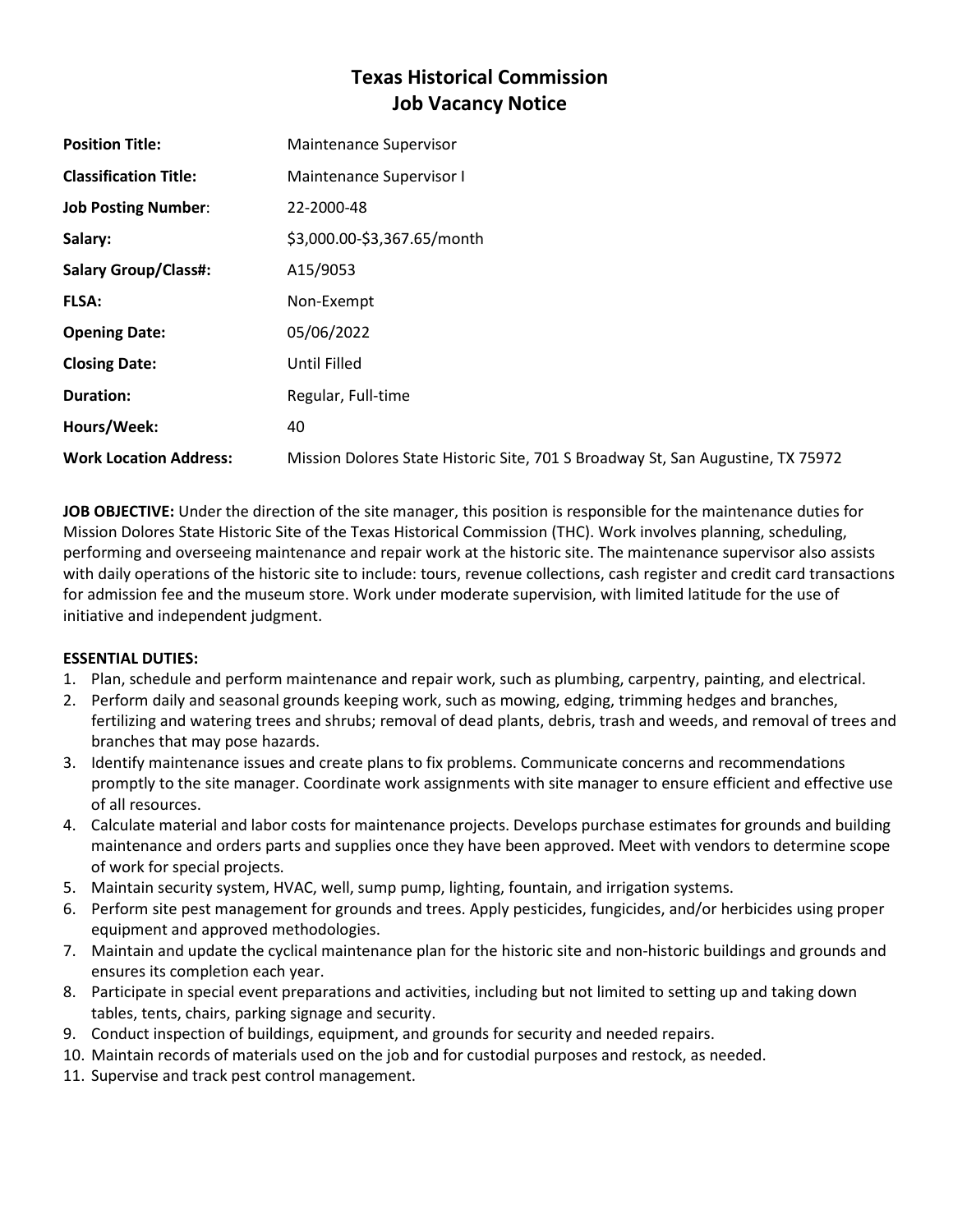- 12. Maintain vehicles and submit monthly vehicle reports. Schedule maintenance work to be done according to the vehicle's mechanical warranty guide.
- 13. Perform carpentry work such as the installation, alteration, repair, and maintenance of non-historic buildings, doors, windows, wood fixtures, and furniture.
- 14. Maintain and repair electrical outlets, switches, fixtures, and accessories and splices wires and cables.
- 15. Perform maintenance work such as painting, plumbing, electrical, HVAC, and mechanical.
- 16. Maintain fire extinguishers and keeps records on their maintenance.
- 17. Obtain material and supplies and assist with purchase requests for needed items.
- 18. Supervise the work of others, including volunteers and community service.
- 19. Perform other work as assigned; may include regular custodial duties, tours, and programming for the public.
- 20. Act as the sites Safety Officer to ensure compliance with safety regulations and the proper use of Personal Protective Equipment.
- 21. Perform site safety and emergency preparedness meetings and inspections and performs training as needed. Attend State Office of Risk Management (SORM) training, as necessary.
- 22. Provide general assistance, information, and direction to site visitors, conducts occasional visitor sales using the Point of Sale (POS) program, answers phones and takes messages as necessary.
- 23. Work with THC staff architects and provide photos and reports as requested. Work closely with contractual maintenance as needed.
- 24. Adhere to established work schedule with regular attendance.
- 25. Follow all THC safety guidelines/procedures and ethics requirements.

# **NON-ESSENTIAL DUTIES:**

26. Perform other duties as assigned.

## **QUALIFICATIONS/REQUIREMENTS (The application must specifically state how each of the following qualifications are met):**

- Graduation from a senior high school or GED equivalent;
- Minimum four years' general maintenance experience in repairing buildings, equipment, plumbing, electrical systems, and grounds maintenance.
- Work experience such as operating lawn mowers, tractors, trucks, and power hand tools.
- Work experience supervising the workflow of maintenance projects.
- Valid driver's license, acceptable driving record and ability to drive a state vehicle; and
- Required to travel up to 5% of the work period.

## **PREFER:**

- Work experience with historic structure general maintenance, renovation, and repair.
- Experience working with the public, volunteers and/or students.

## **KNOWLEDGE, SKILLS AND ABILITIES:**

- Knowledge of the repair, maintenance, and operation of buildings and electrical systems;
- Knowledge of building materials and fire and safety regulations;
- Effective verbal and written communication, human relations and organizational skills;
- Skill in areas such as carpentry, electrical, plumbing, painting, equipment/vehicle repair, trail maintenance and mowing/trimming;
- Effective verbal and written communication, human relations and organizational skills;
- Skill in the use of hand and power tools and equipment operation and maintenance;
- Skill in the use of grounds keeping and maintenance tools and, in the operation, and maintenance of motorized equipment;
- Skill in providing customer service excellence to both internal and external customers;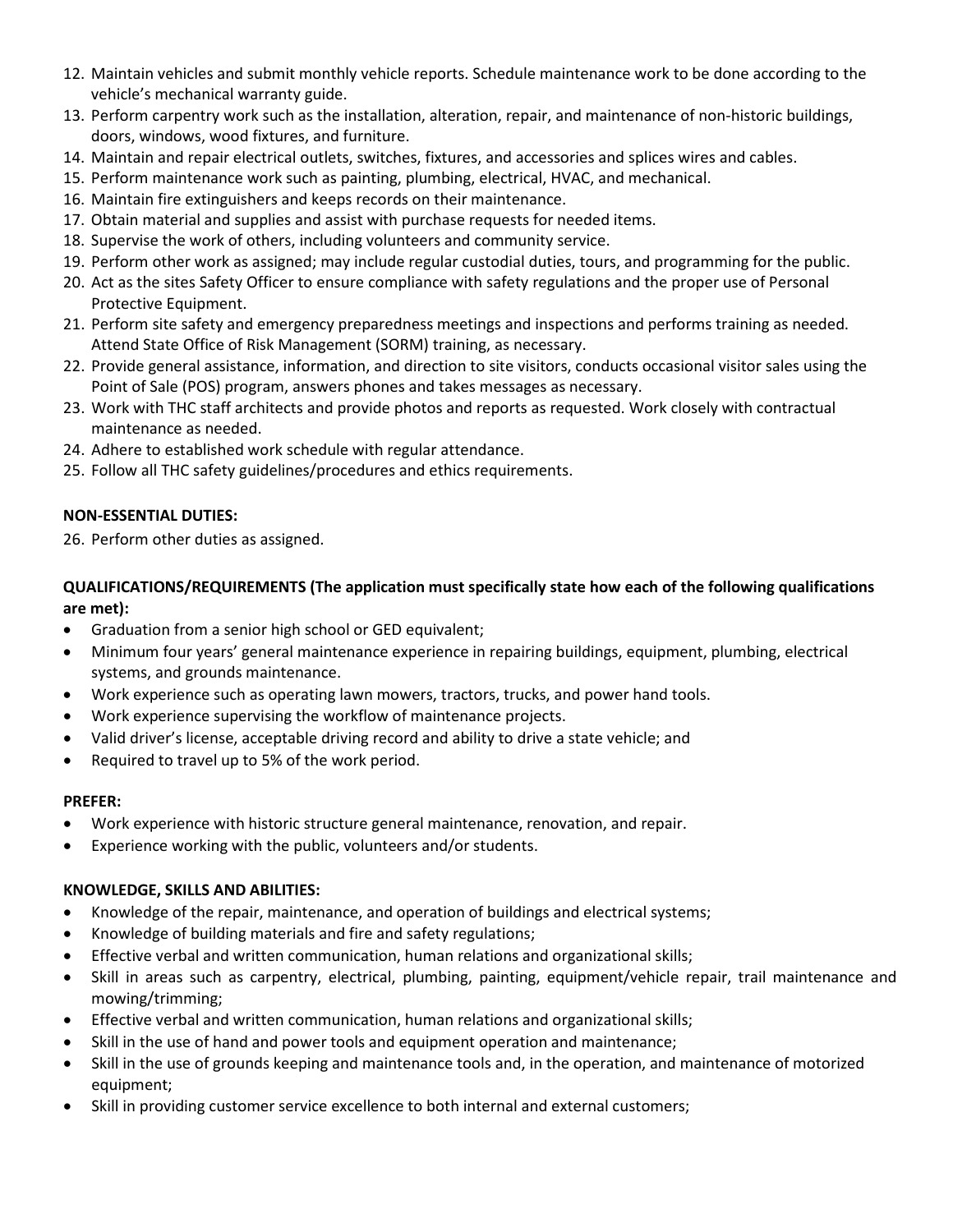- Ability to operate a personal computer with word processing, database and spreadsheet software;
- Ability to perform maintenance, to follow instructions, and to interpret drawings and diagrams;
- Ability to interact professionally and cooperate productively with co-workers, supervisors, volunteers and stakeholders in a team environment;
- Ability to work in a setting requiring self-motivation/cooperative decision-making and to work effectively with diverse groups of people;
- Ability to work effectively under pressure and meet strict deadlines while maintaining extreme attention to detail;
- Ability to multi-task in a fast-paced environment;
- Ability to adapt successfully and quickly to change and deliver quality results in a timely manner;
- Ability to plan, organize and work independently, as well as within a team environment;
- Ability to exercise sound judgment and discretion; and
- Ability to maintain the highest level of confidentiality.

#### **REGISTRATION, CERTIFICATION, OR LICENSURE:**

Must have or obtain a valid Driver's License and Defensive Driving Course to be able to operate state vehicles.

**ENVIRONMENT/PHYSICAL CONDITIONS:** The workplace setting is a historic site, in an office and in outdoor settings where there is exposure to high temperatures, weather, dust, insects and pollution. This employee typically works irregular hours other than 8:00 a.m. to 5:00 p.m., with days off other than Saturdays, Sundays or holidays. Work involves pulling and pushing, kneeling, stooping and bending, safely climbing, safely lifting items up to 50 pounds. Work includes traveling on uneven pathways and unpaved surfaces.

**REMARKS (Application procedures, Special requirements):** State of Texas application must be submitted through the [CAPPS website.](https://capps.taleo.net/careersection/808/jobsearch.ftl?lang=en) Only applicants interviewed will be notified of their selection or non-selection. Resumes will NOT be accepted in place of a completed application.

The Texas Historical Commission is an equal opportunity employer and does not discriminate on the basis of race, color, religion, sex, national origin, genetic information, age or disability in recruitment, selection, appointment, training, promotion, retention, or any other personnel action or deny any benefits or participation in programs or activities which it sponsors.

Section 651.005 of the Government Code requires males, ages 18 through 25, to provide proof of their Selective Service registration or of their exemption from the requirement as a condition of state employment.

As part of the employment process, THC will conduct a driving and criminal background check. Unsatisfactory information relevant to the position may disqualify the applicant from employment.

Disability access for testing and interview accommodations can be provided upon reasonable notice by contacting Human Resources at 512-305-6729.

THC participates in E-Verify and will provide the Social Security Administration and, if necessary, the Department of Homeland Security with information from each new employee's Form I-9 to confirm work authorization.

#### **Additional Military Crosswalk information can be accessed at:**

#### **[http://www.hr.sao.state.tx.us/Compensation/MilitaryCrosswalk/MOSC\\_Maintenance.pdf](http://www.hr.sao.state.tx.us/Compensation/MilitaryCrosswalk/MOSC_Maintenance.pdf)**

**Veterans:** Go to **[www.texasskillstowork.com](http://www.texasskillstowork.com/)** for assistance with translating your military work experience and training courses into civilian job terms, qualifications/requirements, and skill sets.